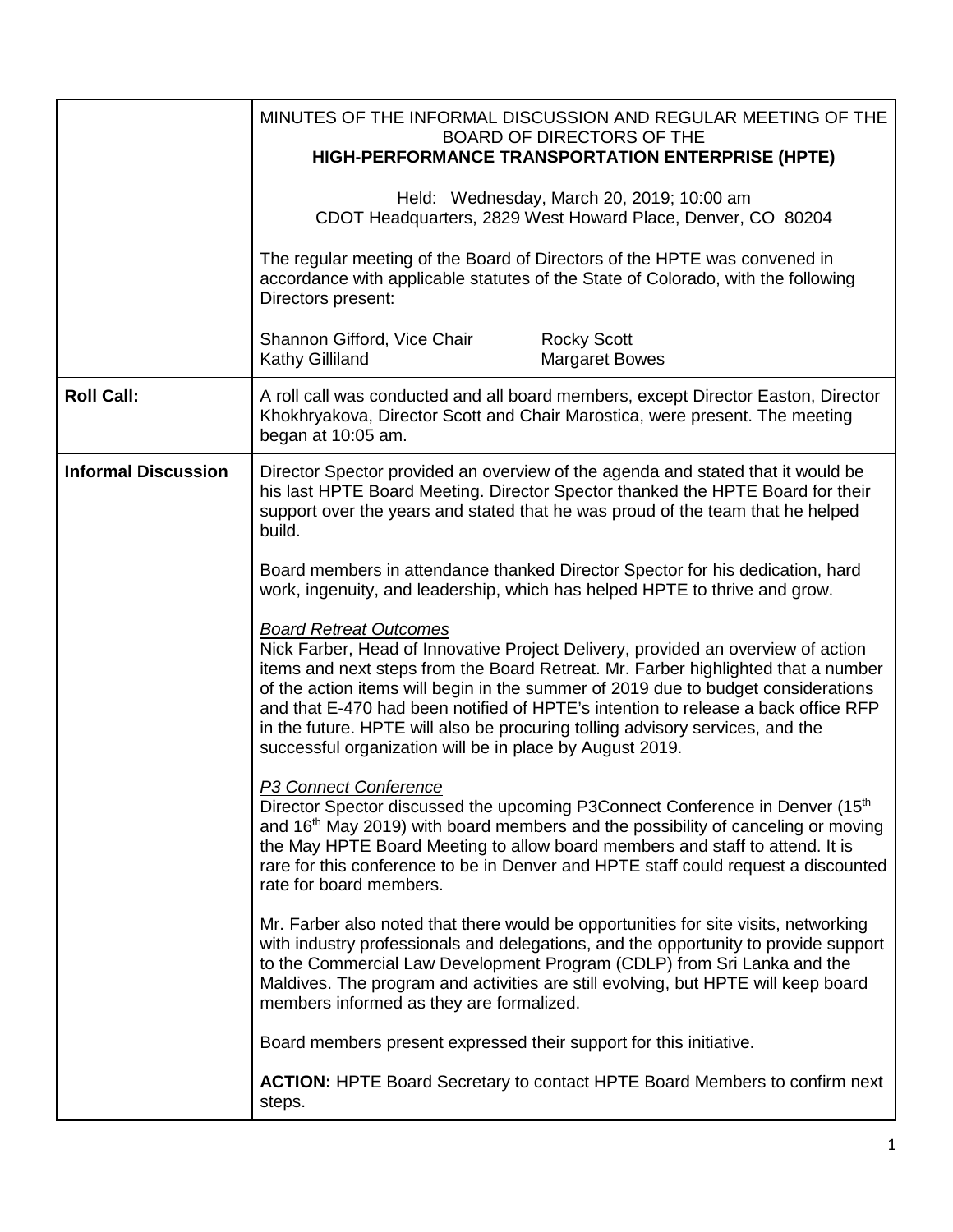|                                            | The HPTE Board Adjourned at 10:20 am.                                                                                                                                                                                                                                                                                                                                                                                                                                                                                                                                                                                                       |
|--------------------------------------------|---------------------------------------------------------------------------------------------------------------------------------------------------------------------------------------------------------------------------------------------------------------------------------------------------------------------------------------------------------------------------------------------------------------------------------------------------------------------------------------------------------------------------------------------------------------------------------------------------------------------------------------------|
| <b>Roll Call Regular</b><br><b>Meeting</b> | The HPTE Board Meeting reconvened at 10.24 am. The roll call for the Regular<br>Meeting was postponed to allow time for additional board members to arrive and<br>ensure there was a quorum.                                                                                                                                                                                                                                                                                                                                                                                                                                                |
| <b>Public Comment</b>                      | There were no public comments.                                                                                                                                                                                                                                                                                                                                                                                                                                                                                                                                                                                                              |
| <b>Director's Report</b>                   | Director Spector detailed steps he, and other HPTE staff, had taken to date to<br>ensure there was a smooth transition and key points of contact conveyed to key<br>stakeholders to avoid gaps or confusion as he leaves HPTE.                                                                                                                                                                                                                                                                                                                                                                                                              |
|                                            | Director Spector also highlighted the statutes relating to appointing a replacement<br>(i.e., appointed by the HPTE Board, with the consent of the CDOT Executive<br>Director) and his availability to support with this process in any way he can.                                                                                                                                                                                                                                                                                                                                                                                         |
|                                            | Board members expressed the importance of HPTE continuing to support CDOT,<br>but given its separate mandate, to be seen as a separate entity.                                                                                                                                                                                                                                                                                                                                                                                                                                                                                              |
| <b>Communications</b><br><b>Update</b>     | Megan Castle, Acting Communications Director, provided a presentation to the<br>Board on the winter advertising campaign for the I-70 Mountain Express Lane<br>(eastbound), details of a press release on HPTE's ten-year anniversary, which was<br>requested during the HPTE Board Retreat, and the launch of the Plenary Roads<br>Denver website. The presentation included information on the primary audience for<br>the advertising campaign, visuals used and metrics to calculate reach.                                                                                                                                             |
|                                            | Board members discussed the importance of public outreach and education, as<br>well as how other tolling operators, like E-470, use advertising at the Denver<br>International Airport (DIA). It was outlined that E-470 has been working with DIA<br>for over 15 years and has an annual advertising contract which costs one hundred<br>and twenty thousand dollars per year and is very successful at reaching their<br>target audience.                                                                                                                                                                                                 |
|                                            | Ms. Castle highlighted that Anya Lofgreen (CIG) would continue to offer support to<br>HPTE staff and board members to ensure there is adequate communications<br>support and thanked Director Spector for his leadership and support over the<br>years.                                                                                                                                                                                                                                                                                                                                                                                     |
| <b>Projects Update</b>                     | Anthony Meneghetti, HPTE Major Projects Manager, provided the project update,<br>which included:                                                                                                                                                                                                                                                                                                                                                                                                                                                                                                                                            |
|                                            | Central 70 - (Brighton Blvd to Chambers Rd.)<br>Construction activities are operating around the clock. West Segment<br>$\bullet$<br>crews have begun drilling for the support walls for the lowered section.<br>Work continues on the I-70 bridge over Peoria St.<br>Work is ongoing on the east segment of the project. They are placing a<br>barrier at night for widening work. Heading eastbound, concrete barrier<br>starts at Quebec and extends out past Peoria.<br>$C-470$<br>All toll points have been installed. E-470 has started Final Acceptance<br>Testing (FAT) on the tolling equipment, and they have been working on the |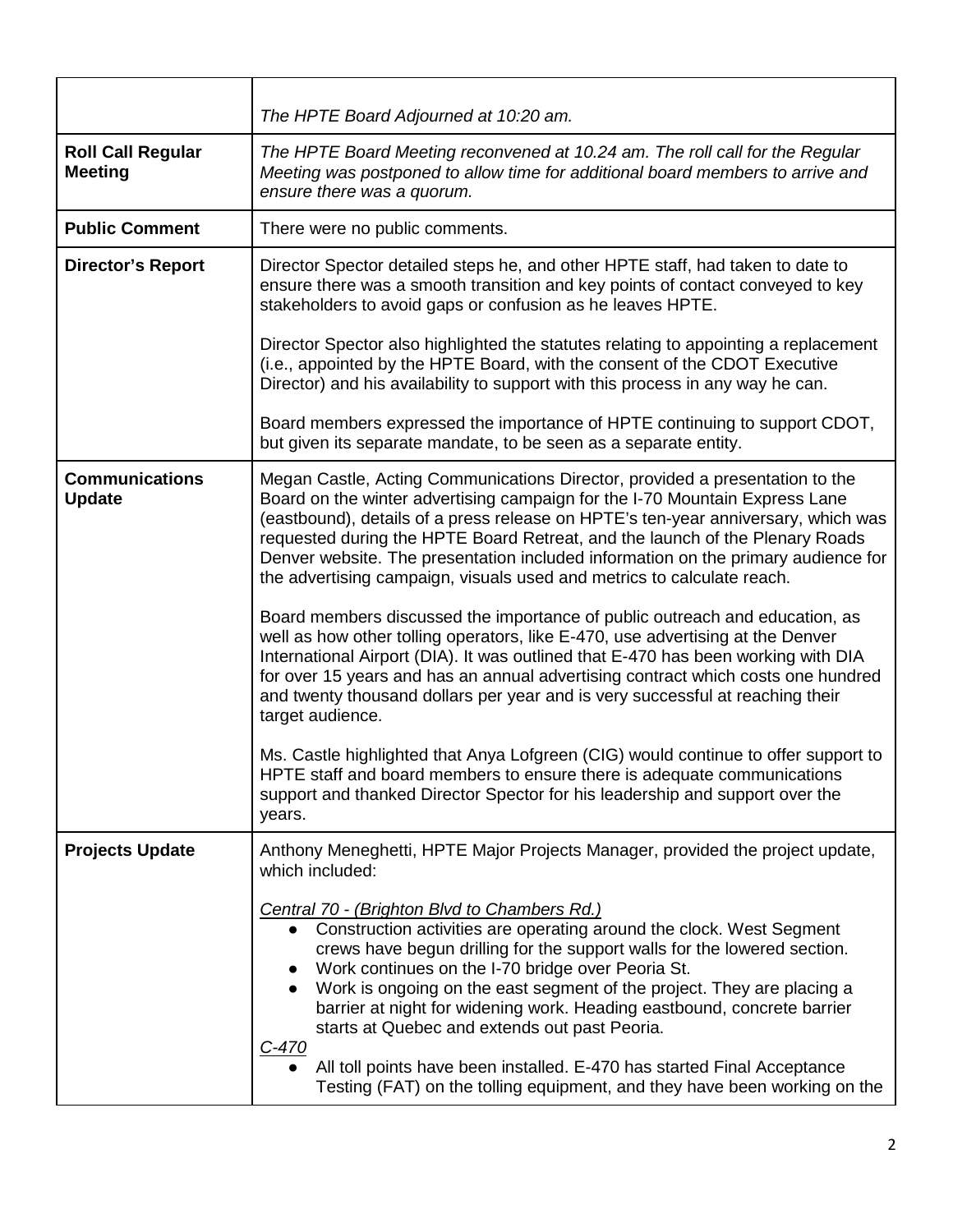|                           | concrete median barrier, guardrail, overhead sign installation, and<br>drainage.                                                                                                                                                                                                                                                                                                                                                                                                            |  |
|---------------------------|---------------------------------------------------------------------------------------------------------------------------------------------------------------------------------------------------------------------------------------------------------------------------------------------------------------------------------------------------------------------------------------------------------------------------------------------------------------------------------------------|--|
|                           | Flatiron plans on having two paving crews for mainline paving and a third<br>for smaller hand pours. When the weather breaks, they will be operating at<br>full capacity.                                                                                                                                                                                                                                                                                                                   |  |
|                           | <u>I-25 North (120<sup>th</sup> Ave. to E-470)</u><br>Graham Construction has started construction and plans to start placing a<br>temporary median barrier in the next two weeks. They are working on<br>Traffic Control issues, including advanced signage, striping touch up,<br>pothole repair, drainage/erosion control, survey verification certification, mix<br>design approval, and permits.<br><b>I-25 North (Johnstown to Fort Collins)</b>                                      |  |
|                           | • Crews are working at the I-25 and 402 interchanges, drilling caissons for<br>the bridge (bridge will be reversed, and 402 will be going over the top of I-<br>25).                                                                                                                                                                                                                                                                                                                        |  |
|                           | Crews are working on the northbound widening, east of existing highway<br>work at I-25 and 392 interchanges.<br><b>I-25 South Gap (Monument to Castle Rock)</b>                                                                                                                                                                                                                                                                                                                             |  |
|                           | • Placement of embankment materials in the median, median paving,<br>concrete median barrier, installation of a drain pipe, manholes, and inlets at<br>various locations, and installation of fiber are ongoing.<br>I-70 Mountain Express Lane (Westbound)                                                                                                                                                                                                                                  |  |
|                           | The project team plans to go to bid later this month and for construction to<br>$\bullet$<br>begin in June/July 2019, with tolling operations to begin in the summer of<br>2021.                                                                                                                                                                                                                                                                                                            |  |
| <b>Legislative Update</b> | Director Spector provided the legislative update to the HPTE Board, which<br>included:                                                                                                                                                                                                                                                                                                                                                                                                      |  |
|                           | Colorado Clean Pass Act (HB19-1199)<br>The Bill passed from the Energy Committee to the Finance Committee. There<br>were a lot of questions from Finance Committee representatives and the Bill was<br>laid over (not voted on until the next time the committee meets) to allow time for<br>questions and clarifications to be addressed. The Bill will come back to the<br>committee for a vote in early April.                                                                           |  |
|                           | HPTE and CDOT staff worked closely together to prepare the necessary<br>documents (fiscal note) and answer questions representatives had about the<br>implications of the bill, particularly from a financial standpoint. Representatives<br>highlighted that they had passed increased financial measures to incentivize<br>Coloradoans to purchase electric vehicles and some representatives questioned if<br>another incentive, with a fifty percent reduction in tolls, was necessary. |  |
|                           | A soft poll of members of the Finance Committee was conducted by CDOT staff<br>(8-3 against), and it was determined that this Bill is unlikely to secure the approval<br>of the Finance Committee. Mr. Farber will be in close contact with CDOT staff to<br>track progress.                                                                                                                                                                                                                |  |
|                           | Board members thanked Director Spector for the update and noted that a majority<br>of the HPTE Board had expressed concerns about the financial implications of the<br>Bill.                                                                                                                                                                                                                                                                                                                |  |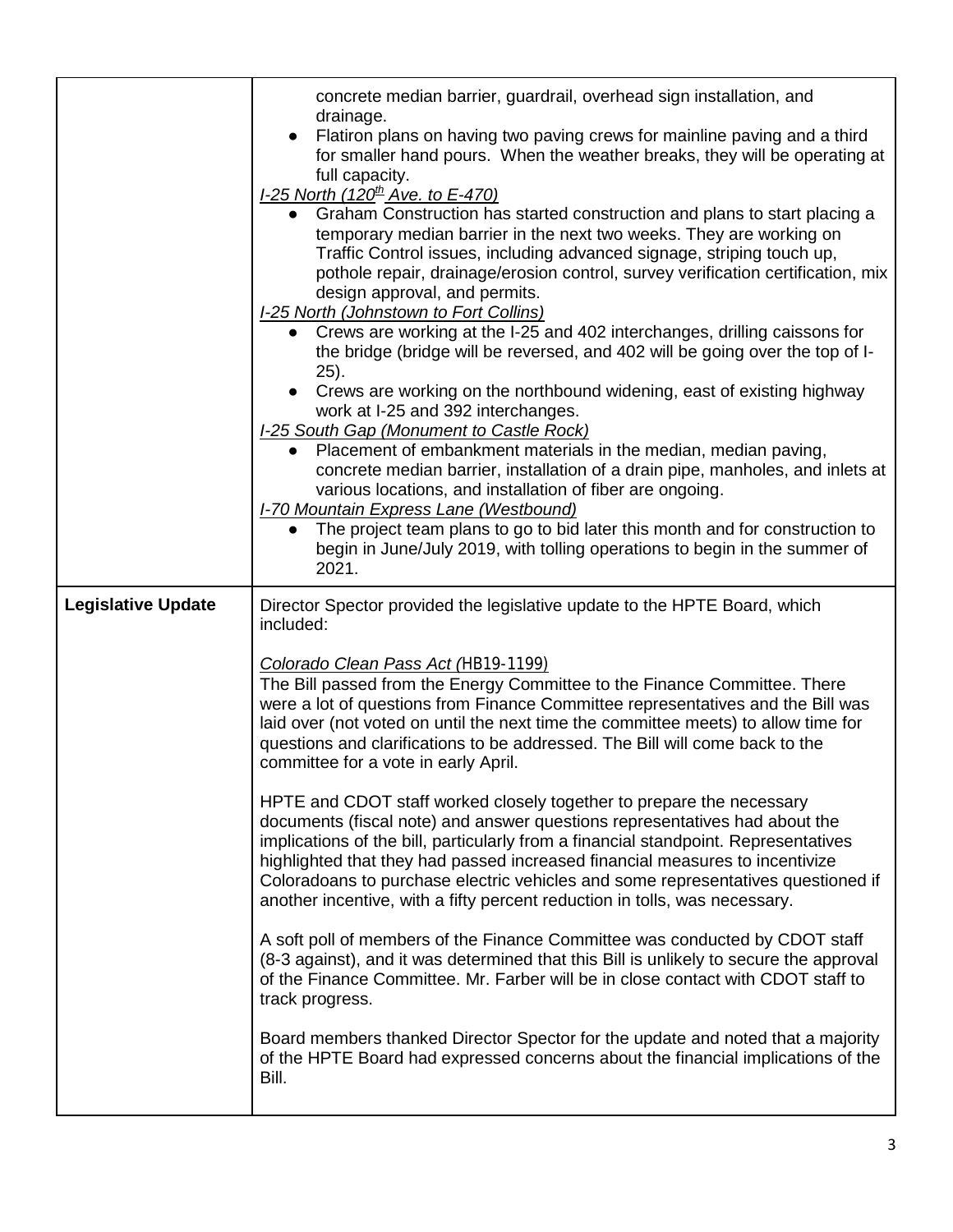|                                                                                                                                 | The HPTE Board Adjourned at 10:57 am.                                                                                                                                                                                                                                                                                                                                                                                                                                                                                                                                                                                                                                                                                                                                                                                                                                                                                                                                                                                                                                                                                                                                                                                                                                                                                                                                                                                                                                                                                                                                                                                                                                                                                                                         |  |
|---------------------------------------------------------------------------------------------------------------------------------|---------------------------------------------------------------------------------------------------------------------------------------------------------------------------------------------------------------------------------------------------------------------------------------------------------------------------------------------------------------------------------------------------------------------------------------------------------------------------------------------------------------------------------------------------------------------------------------------------------------------------------------------------------------------------------------------------------------------------------------------------------------------------------------------------------------------------------------------------------------------------------------------------------------------------------------------------------------------------------------------------------------------------------------------------------------------------------------------------------------------------------------------------------------------------------------------------------------------------------------------------------------------------------------------------------------------------------------------------------------------------------------------------------------------------------------------------------------------------------------------------------------------------------------------------------------------------------------------------------------------------------------------------------------------------------------------------------------------------------------------------------------|--|
| <b>Consent Agenda</b><br><b>Resolutions #289</b>                                                                                | A roll call was conducted and all board members, except Director Easton, Director<br>Khokhryakova and Chair Marostica, were present.                                                                                                                                                                                                                                                                                                                                                                                                                                                                                                                                                                                                                                                                                                                                                                                                                                                                                                                                                                                                                                                                                                                                                                                                                                                                                                                                                                                                                                                                                                                                                                                                                          |  |
|                                                                                                                                 | Upon a motion by Director Gilliland, and second by Director Bowes, a vote was<br>conducted and the Consent Agenda Resolution #289 was unanimously approved.                                                                                                                                                                                                                                                                                                                                                                                                                                                                                                                                                                                                                                                                                                                                                                                                                                                                                                                                                                                                                                                                                                                                                                                                                                                                                                                                                                                                                                                                                                                                                                                                   |  |
| <b>Resolution #290:</b><br>Scope of work/fee-for-<br>service Intra-Agency<br>Agreement (IAA)<br>between HPTE and<br><b>CDOT</b> | Nick Farber, Head of Innovative Project Delivery, presented the scope of work/fee-<br>for-service Intra-Agency Agreement between HPTE and CDOT to the HPTE<br>Board. He noted that in recognition of the specialized nature of the expertise and<br>services HPTE provides to CDOT, CDOT pays HPTE through a fee for service<br>IAA. This IAA documents the terms of the overall business relationship between<br>CDOT and HPTE, which includes the following sample:                                                                                                                                                                                                                                                                                                                                                                                                                                                                                                                                                                                                                                                                                                                                                                                                                                                                                                                                                                                                                                                                                                                                                                                                                                                                                         |  |
|                                                                                                                                 | Central 70 Traffic Demand Management (TDM) services<br>$\bullet$<br>Provide ongoing toll rate adjustment sensitivity analysis and<br>$\bullet$<br>recommendations in order to maintain the dual goals of providing a<br>reliable travel time in the Express Lane and congestion management in<br>the general purpose lanes.<br>Lead the development and implementation of tolling strategies on<br>$\bullet$<br>Express Lane corridor projects currently under construction and<br>development, including I-25 North 120th to E-470/Northwest Parkway<br>(Segment III), C-470 and Central 70.<br>HPTE develop Standard Operating Procedures (SOPs) and Traffic<br>$\bullet$<br>Incident Management Plans (TIMPs) for all Express Lane corridors<br>prior to opening.<br>Engage with lenders to finance a portion of the I-25 North Johnstown to<br>Ft. Collins project as well as manage the cash flows once financial close<br>has been reached.<br>HPTE partners with CDOT to assess the financial feasibility of rapid speed<br>$\bullet$<br>technologies, researching innovative financing for affordable housing<br>alternatives in hard-to-fill maintenance areas, finalizing the parking study<br>and performing a multi-jurisdictional transportation financing feasibility<br>analysis.<br><b>Discussion</b><br>Board members discussed outsourcing maintenance work on the Express<br>Lane network and the possibility of receiving enough interest from the<br>market.<br>Plenary Roads Denver, which has experience in managing the<br>maintenance work on US 36, as well as other private maintenance<br>contractors, have expressed an interest in the project.<br>HPTE staff highlighted that consultants, which have carried out this type of |  |
|                                                                                                                                 | work before, will be engaged to support the process and that it would first<br>be a Request for Information (RFI) and then either a Request for Proposals<br>(RFP) or Request for Qualifications (RFQ) depending on the level of<br>interest.<br>Upon a motion by Director Bowes and second by Director Gilliland, a vote was                                                                                                                                                                                                                                                                                                                                                                                                                                                                                                                                                                                                                                                                                                                                                                                                                                                                                                                                                                                                                                                                                                                                                                                                                                                                                                                                                                                                                                 |  |
|                                                                                                                                 | conducted and Resolution #290 was unanimously approved.                                                                                                                                                                                                                                                                                                                                                                                                                                                                                                                                                                                                                                                                                                                                                                                                                                                                                                                                                                                                                                                                                                                                                                                                                                                                                                                                                                                                                                                                                                                                                                                                                                                                                                       |  |